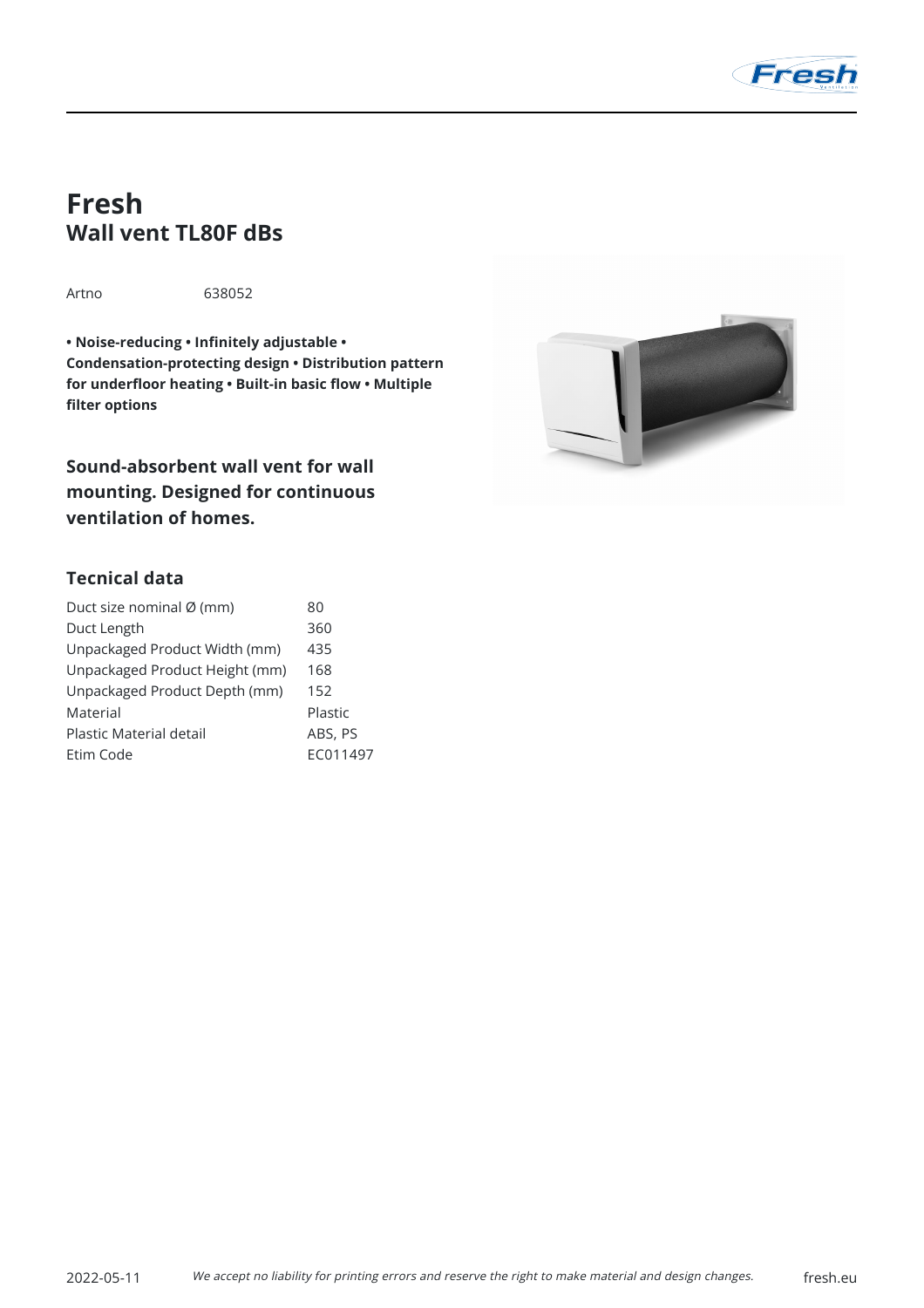

# **Description**

Wall vent with a very comfortable distribution pattern designed for underfloor heating When delivered as an assembly, the vent comes with a

filter, sound-absorbent lead-through and exterior wall grille.

The lead-through consists of a sound-absorbent pipe and an external grille with adapter.

The sound-absorbent pipe can be easily cut to the right length using a standard knife. The standard pipe length is 360 mm.

#### Internal vent part:

The internal vent part has a condensation-protecting design, filter and a precision shutter for infinitely adjustable setting of flow. The shutter control is hidden under the cover. The distribution pattern has been carefully developed to suit underfloor heating systems. The vent releases the air upwards and to the sides. Mixture with room air is very effective. Very cooled air reaches a comfortable temperature just a few decimetres from the device.

#### Installation/positioning:

The vent should be positioned high up on the wall. If there is a radiator, it is best to try to position the vent above this. With this positioning, you utilise the convection flow and achieve the best comfort level. The vent works extremely well with underfloor heating and is designed for this.

#### Operation/maintenance:

To ensure good air quality and maintained flow, the filter should be cleaned/replaced 1–2 times/year. The standard filter can be washed in a mild soap solution. The pollen and environmental filters must be replaced. The filter is fitted behind the cover, which is easily removed by pulling it straight out from the vent chassis.